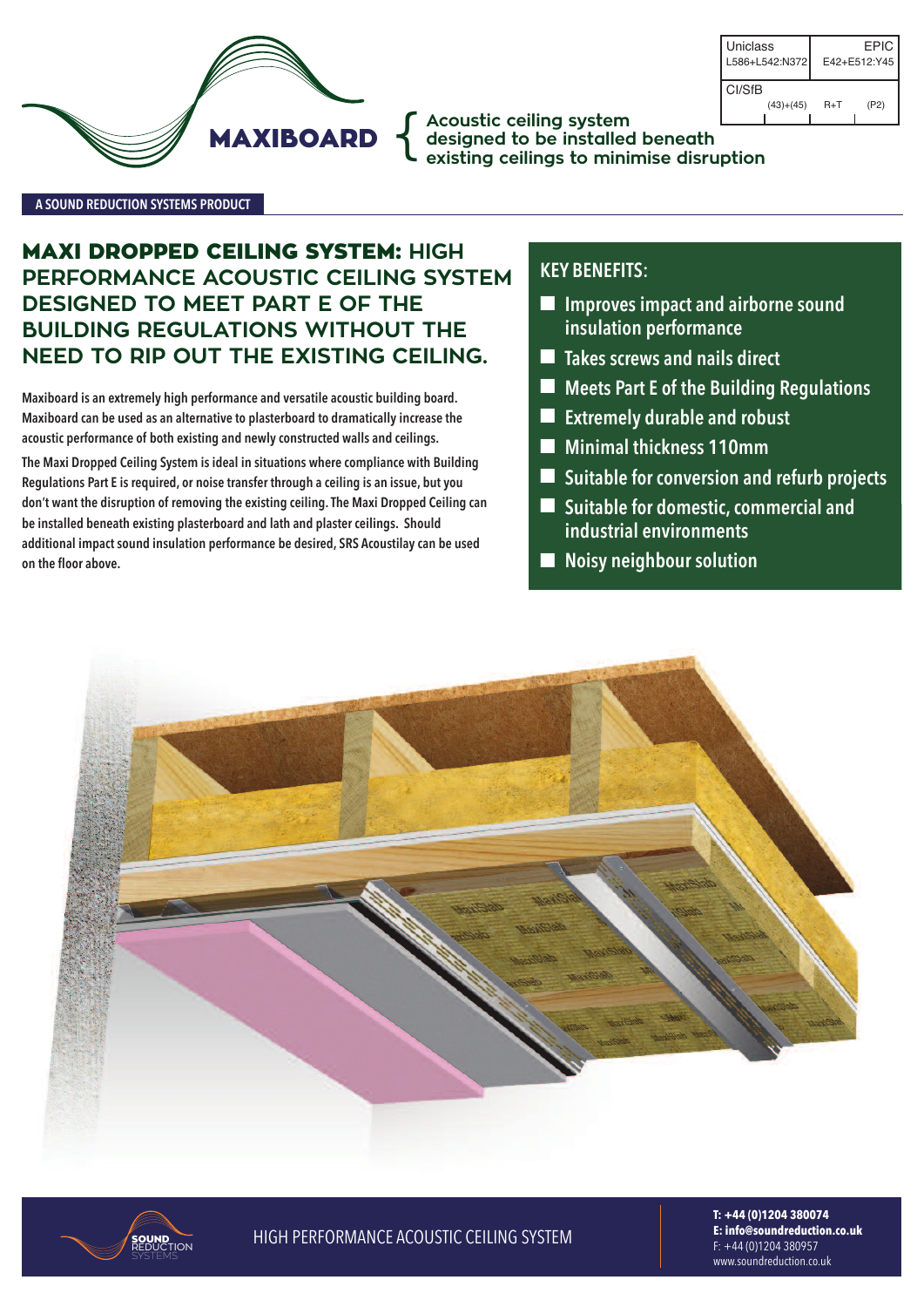## **INSTALLATIoN GuIdANcE**

It is possible to achieve the Building Regulations Part E by installing a Maxiboard ceiling beneath an existing lath and plaster or plasterboard ceiling. 50x50mm softwood timber battens are fitted through the existing ceiling, to the joists at 600mm centres. srs maxi Resilient Bars are then fixed at 90° to the softwood battens, across the full width of ceiling. They are secured at the extremities of the ceiling and at 400mm centres in between, commencing from one edge. 50mm maxislab isfriction fitted between the battens, behind the SRS Maxi Resilient Bars.

maxiboard panels are fixed to the srs maxi resilient Bars using 3.9mm x 30mm srs maxi screws. Fixing must be to the resilient bar alone and not through into the timber battens. The Maxiboards are secured in a staggered half panel overlap. The shiplap edge is removed where the Maxiboard abuts other surfaces, and SRS Acoustic Sealant is applied to all cut edges. The Maxiboards should be fixed to every resilient bar along their length. The screw fixings should be at a maximum of 300mm centres and no closer than 20mm to the edge of the board. A bead of SRS Gripfix is applied to each panel's shiplap edge prior to installation.

#### **FIRE PERFoRMANcE**

Achieves 1/2 hour fire resistance to BE EN 1365-2 floor/roof (WARRES 124986).

# **HANdLING**

maxiboard is a very heavy product (17.28kg persheet). Please exercise caution when lifting and installing. The HSE can provide information and guidance on the lifting and handling of heavy goods www.hse.gov.uk

# **AcouSTIc dATA**

#### **Building Regulations Part E - Resistance to the Passage of Sound**

| Dwelling-houses and flats - performance standards for separating<br>floors, and stairs that have a separating function. |                                                                                     |                                                                              |  |  |
|-------------------------------------------------------------------------------------------------------------------------|-------------------------------------------------------------------------------------|------------------------------------------------------------------------------|--|--|
|                                                                                                                         | <b>Airborne Sound</b><br><b>Insulation</b><br>$DnT, w + Ctr dB$<br>(minimum values) | <b>Impact Sound</b><br><b>Insulation</b><br>$L'$ nT,w dB<br>(maximum values) |  |  |
| Purpose built dwelling-houses or flats<br>$Floors + Stairs$<br>62<br>45                                                 |                                                                                     |                                                                              |  |  |
| Dwelling-houses or flats formed by material change of use<br>$Floors + Stairs$<br>64<br>43                              |                                                                                     |                                                                              |  |  |

**Rooms for residential purposes - performance standards for separating floors, and stairs that have a separating function.**

|                                                                                                  | <b>Airborne Sound</b><br><b>Insulation</b><br>$D_{nT,w} + C_{tr} dB$<br>(minimum values) | <b>Impact Sound</b><br><b>Insulation</b><br>$L'_{nT,w}$ dB<br>(maximum values) |  |
|--------------------------------------------------------------------------------------------------|------------------------------------------------------------------------------------------|--------------------------------------------------------------------------------|--|
| $Floors + Stairs$                                                                                | Purpose built rooms for residential purposes                                             | 62                                                                             |  |
| Rooms for residential purposes formed by material change of use<br>$Floors + Stairs$<br>64<br>43 |                                                                                          |                                                                                |  |

## **AcouSTIc dATA**

|                      | <b>Maxi Dropped Ceiling</b> |                               |                                   |
|----------------------|-----------------------------|-------------------------------|-----------------------------------|
|                      | $DnT, w$ (dB)               | Airborne<br>$DnI,w + Ctr(dB)$ | <b>Impact</b><br>$L'_{nT,w}$ (dB) |
| Maxi Dropped Ceiling | 56                          | 48                            | 56                                |

Acoustic tests on Maxi ceiling carried out independently by Noise Control Services 11/11/05 in accordance with ISO 140 parts 4 and 7. Rated to ISO 717 parts 1 and 2. Test reference numbers: 11056/1, 11056/3.





## **HIGH PERFORMANCE ACOUSTIC CEILING SYSTEM**

**T: +44 (0)1204 380074 E: info@soundreduction.co.uk** f: +44 (0)1204 380957 www.soundreduction.co.uk

Maxi Dropped Ceiling System - shiplap edge detail